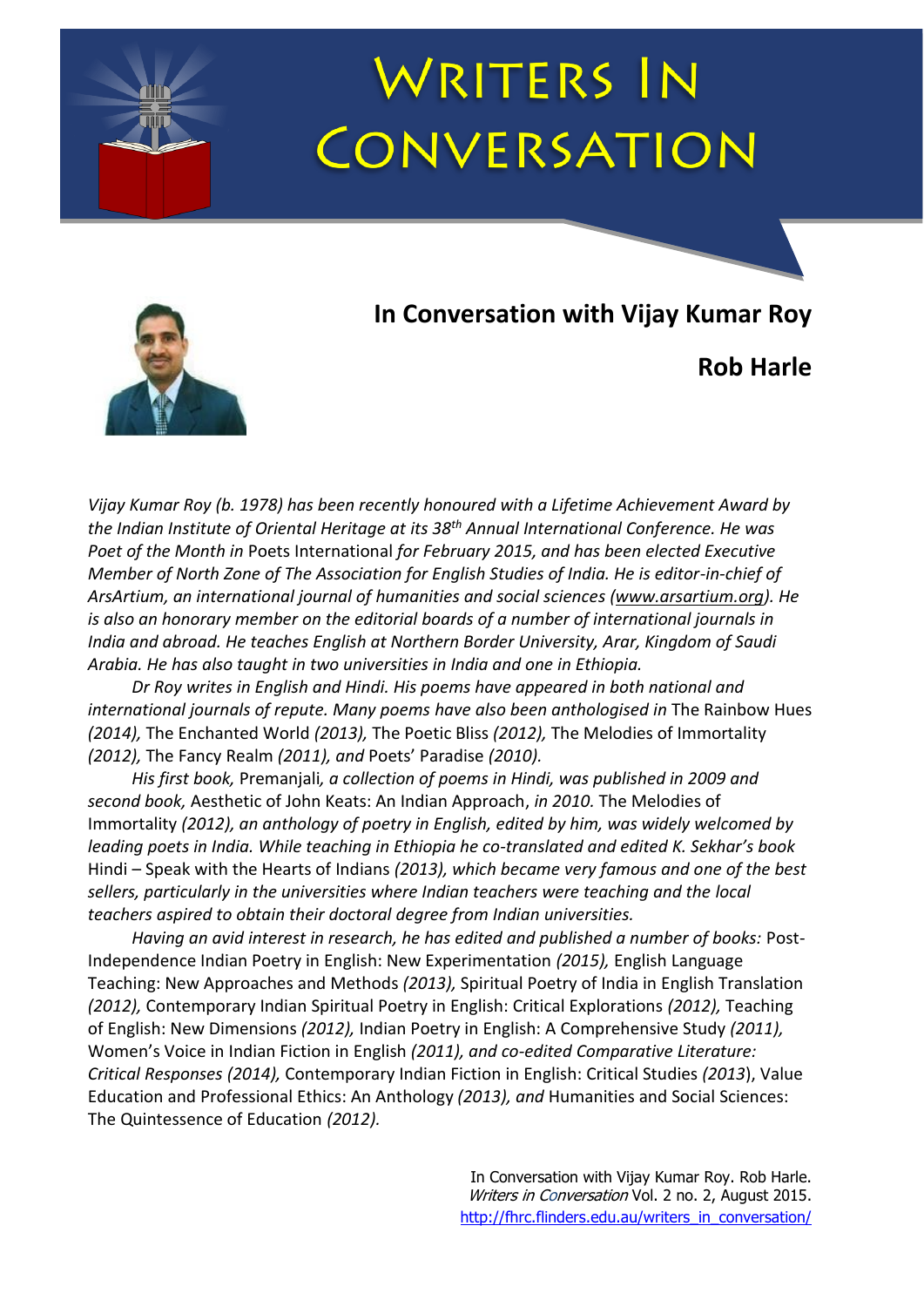Q. Hi Vijay thanks for talking with us. This interview will have a global audience, not just your Indian colleagues, so could we start by you telling us a little about your childhood, schooling and tertiary education in a personal way?

**A. I was born in a small village (Pandaul), located on the bank of Bagmatiriver, in Darbhanga district of Bihar (India). I received my primary education from Government Middle School, Madhopur Pandaul. There was no high school at my village, so I studied from class 8 to 10 at MFDS High School, Sormar Baghla, Samastipur. It was about three kilometres from my village. I used to go to high school on foot and by crossing Bagmatiriver in a boat. The most memorable days of my schooling are that several times the boat sunk in middle of the river, particularly in summer season, and I, with a number of my friends, swam to its bank to save ourselves and our books and notebooks. Every time we lost our pens and some books and notebooks. I got my secondary education from Samastipur and BA Hons, MA, LLB, PhD all from LN Mithila University, Darbhanga.** 

Q. You seem to balance your time easily between writing poetry, working in the academy, editing journals and travelling to conferences and book launches. Is that an accurate assessment and do you ever wish you could sit under a tree and just write poetry?

**A. I try my best to manage time for all the work. As in day time it is not possible to get time to work on research papers, journals, books and poetry, so I work at night for these purposes. I don't write poems under a tree. Yes, sometimes my pen and paper ardently make me awake in night resulting in composing poems.** 

Q. You have a strong need to educate and also expose corruption in the education system. Do you know of any specific reasons you care about this?

#### **A. Yes, I believe that education is a pious profession. Its sanctity should not be compromised with money.**

Q. If you had to pick five writers only who had a major influence on your own writing, who would these be?

#### **A. They are: John Keats, William Wordsworth, GM Hopkins, GB Shaw and William Shakespeare.**

Q. I'm going to ask you a question that is often asked. For P.B. Shelley, 'poets … are not only the authors of language and of music, of the dance, and architecture, and statuary, and painting; they are the institutors of laws, and the founders of civil society.' Do you think that quote still holds true in this age of cybermania?

 $\_$  , and the set of the set of the set of the set of the set of the set of the set of the set of the set of the set of the set of the set of the set of the set of the set of the set of the set of the set of the set of th

In Conversation with Vijay Kumar Roy. Rob Harle. Writers in Conversation Vol. 2 no. 2, August 2015. [http://fhrc.flinders.edu.au/writers\\_in\\_conversation/](http://fhrc.flinders.edu.au/writers_in_conversation/)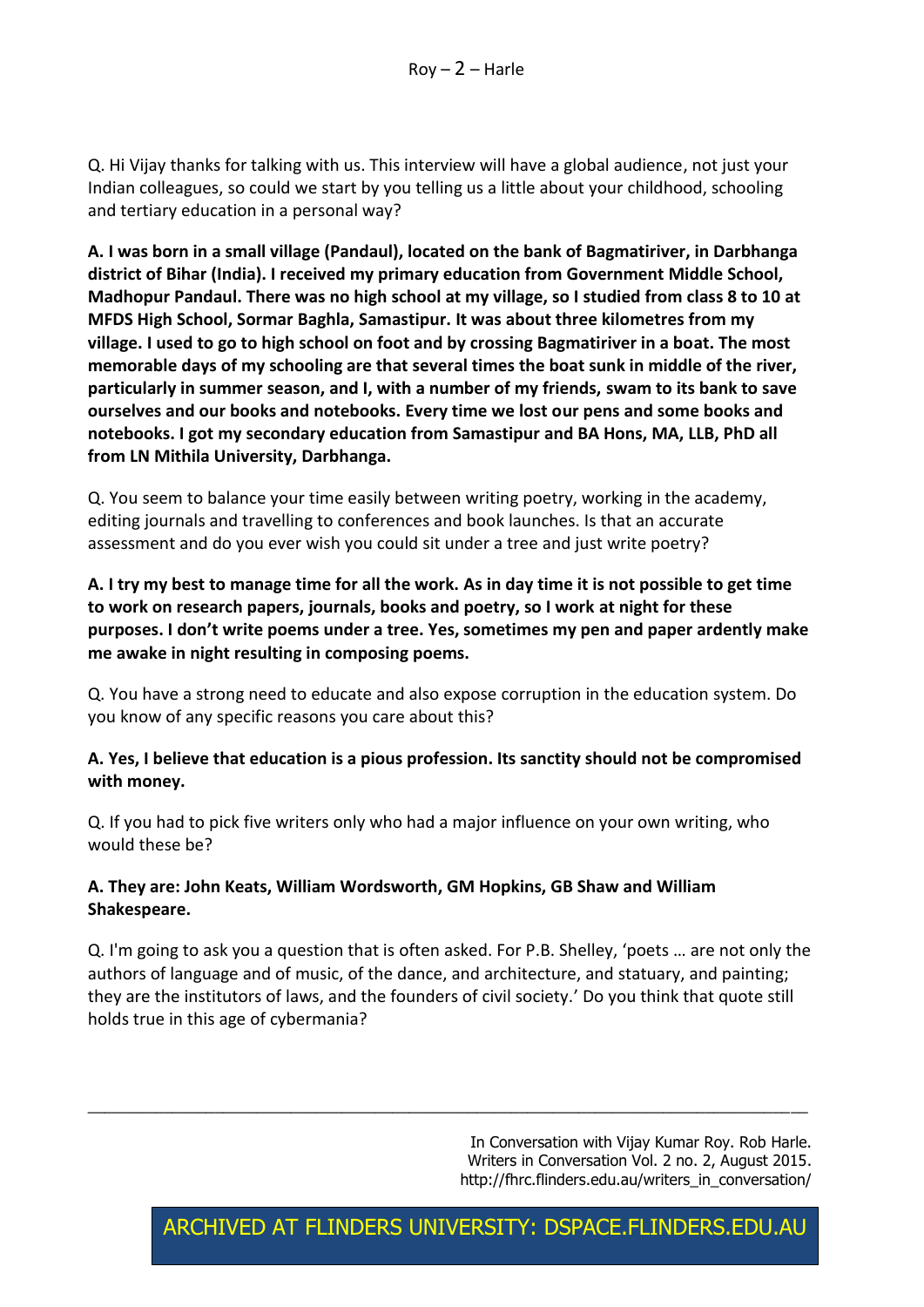**A. Yes, I believe in Shelley's philosophy. It has its relevance in this age and will be relevant in future too. A work of art has strong impact on an individual, who is a unit of society. In India there were a number of poets (like Kabir) who are known as social reformers. When a teacher is said to be 'a social engineer' then a poet must be said to be a values preserver.**

Q. Rushdie once said, 'A poet's work … to name the unnameable, to point at frauds, to take sides, start argument, shape the world and stop it from going to sleep.' Do you agree with Rushdie's statement?

#### **A. Yes, I agree with his statement. It is a poet or a writer who brings to light what is latent in oblivion of time, and it is true that he gets his themes from them.**

Q: Do you travel overseas or away from India very often? If so, do you have a favourite country besides your 'mother' India?

**A. No, I don't travel overseas very often. Though I have visited three countries, and I have taught in two universities of two countries. While I stay in a foreign country and talk with my friends they often speak that India is like a continent, not a country. The reasons they give, are: India is the second most populous country of the world; numerous languages are spoken here; different cultures are practised here; and the followers of all religions live here together. So, being in India and travelling here means understanding minimum three to four languages and having experiences of more cultures and religious practices than one aspires to discover in foreign countries.**

Q. Poets can now publish their work on the Internet (websites, blogs, online journals and so on). Do you think this ease of publication, often without peer or editorial review, encourages a lowering in the quality of poetry?

**A. I don't think it is lowering the quality of poetry. Being published by any way, the success of a poet depends upon the readers of his poetry and also on the research carried out on his poetry. We have seen that several times some publishers don't accept publishing a book of an author and when that book gets published from some other publisher it becomes a best seller. As far as publication of poems on the Internet is concerned, I think it is a platform for reading and criticism, which can make the poet understand the minds of the readers and critics. Everything changes in course of time and we are bound to adapt according to that change. I believe that there is dearth of good critics these days that has resulted in lack of interest in poetry.**

Q. Thinking about this above internet-communication phenomenon, do you think some good poets/writers who would not have been heard twenty years ago at least now can have an audience?

 $\_$  , and the set of the set of the set of the set of the set of the set of the set of the set of the set of the set of the set of the set of the set of the set of the set of the set of the set of the set of the set of th

In Conversation with Vijay Kumar Roy. Rob Harle. Writers in Conversation Vol. 2 no. 2, August 2015. [http://fhrc.flinders.edu.au/writers\\_in\\_conversation/](http://fhrc.flinders.edu.au/writers_in_conversation/)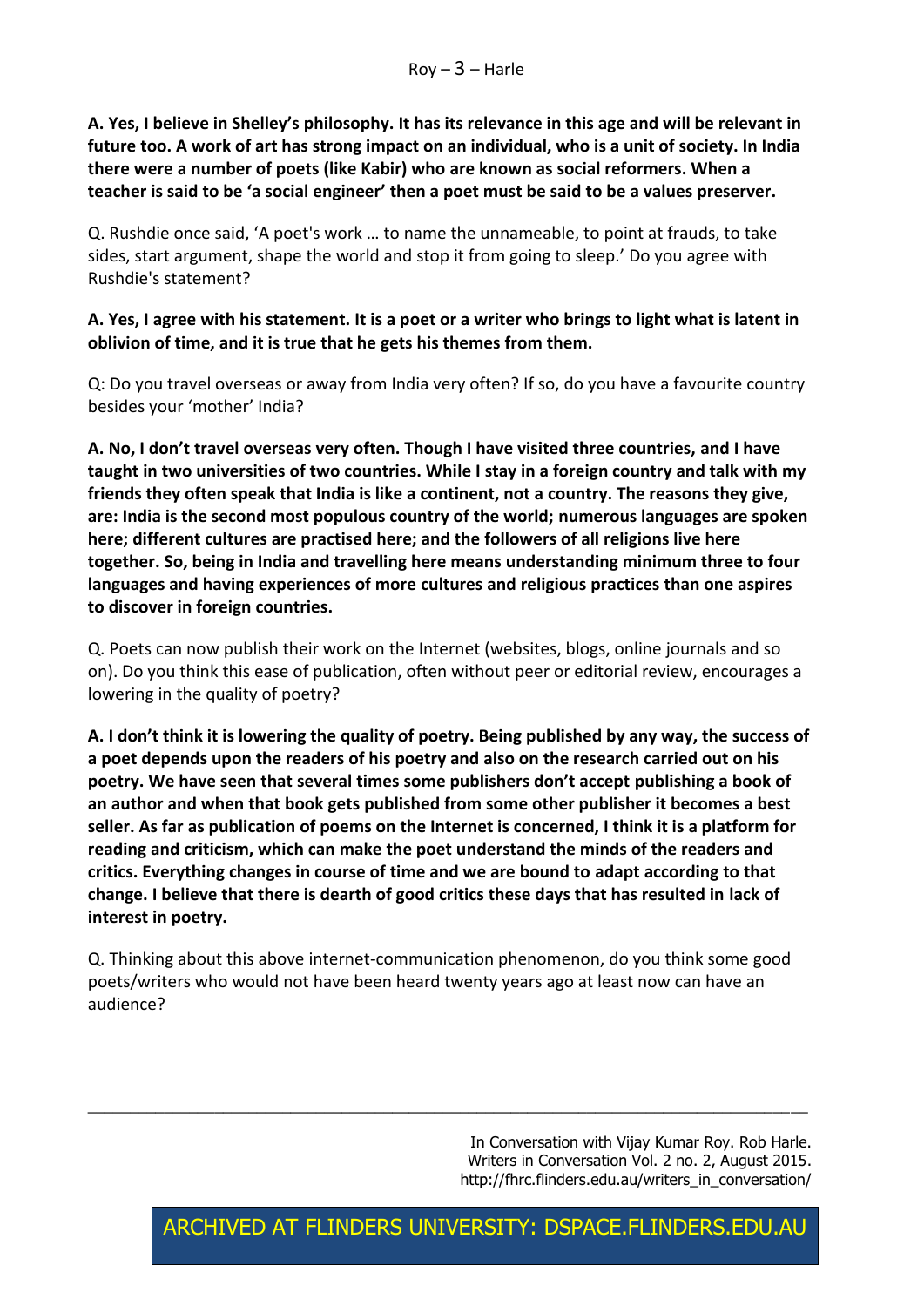#### **A. Yes, I think the Internet is a great help to them. But still there are more writers who are away from access to the Internet. They are unable to publish their writings.**

Q. Training may be beneficial to honing a poet's skills but it is my belief that without passion (or deep serious commitment) no amount of training will produce a really good poet, do you agree with this?

#### **A. I strongly agree with this belief. Though there are many poets who got world-fame and prestigious awards without having any formal training, but if one gets training in absence of seriousness then it is not beneficial.**

Q. Basho said, 'A poet doesn't make a poem, something in him naturally becomes a poem.' Do you think it is correct?

#### **A. Yes, I think it is correct. Poetry comes spontaneously. A poet is born, not made.**

Q. As you know I've had quite a lot of dealings with India recently, scholars, students, publishers, editors and writers. Without exception I've found the respect, courtesy and old fashioned 'good manners' between Indians, and between Indians and myself to be refreshing, encouraging and simply delightful. Do you find this to be the case also?

#### **A. In the most parts of Indian there is a belief, 'Atithidevobhava.' It means guests are like divinity. Respecting guests and those who visit them is deeply rooted in Indian culture and tradition.**

Q. Would you tell us how your poems get written? Do you get a 'hit' of inspiration? Do you revise a lot?

**A. I never fix a time to write poems. My poems get written without a plan, mostly during night. It is rarity of ideas that compels me to take a pen and paper and write poems. Those ideas don't allow me to sleep without completing my compositions. Inspiration and influence play important roles in it. Yes, I revise my poems a lot after writing them. I have experienced that revision is a soothing balm for a poet.**

Q. Do you prefer writing poetry or fiction stories?

#### **A. I prefer writing poetry.**

Q. Your poetry often has strong elements of humanitarianism and a deep spirituality, would you care to expand on this and possibly the reasons for this outlook/philosophy?

 $\_$  , and the set of the set of the set of the set of the set of the set of the set of the set of the set of the set of the set of the set of the set of the set of the set of the set of the set of the set of the set of th

In Conversation with Vijay Kumar Roy. Rob Harle. Writers in Conversation Vol. 2 no. 2, August 2015. [http://fhrc.flinders.edu.au/writers\\_in\\_conversation/](http://fhrc.flinders.edu.au/writers_in_conversation/)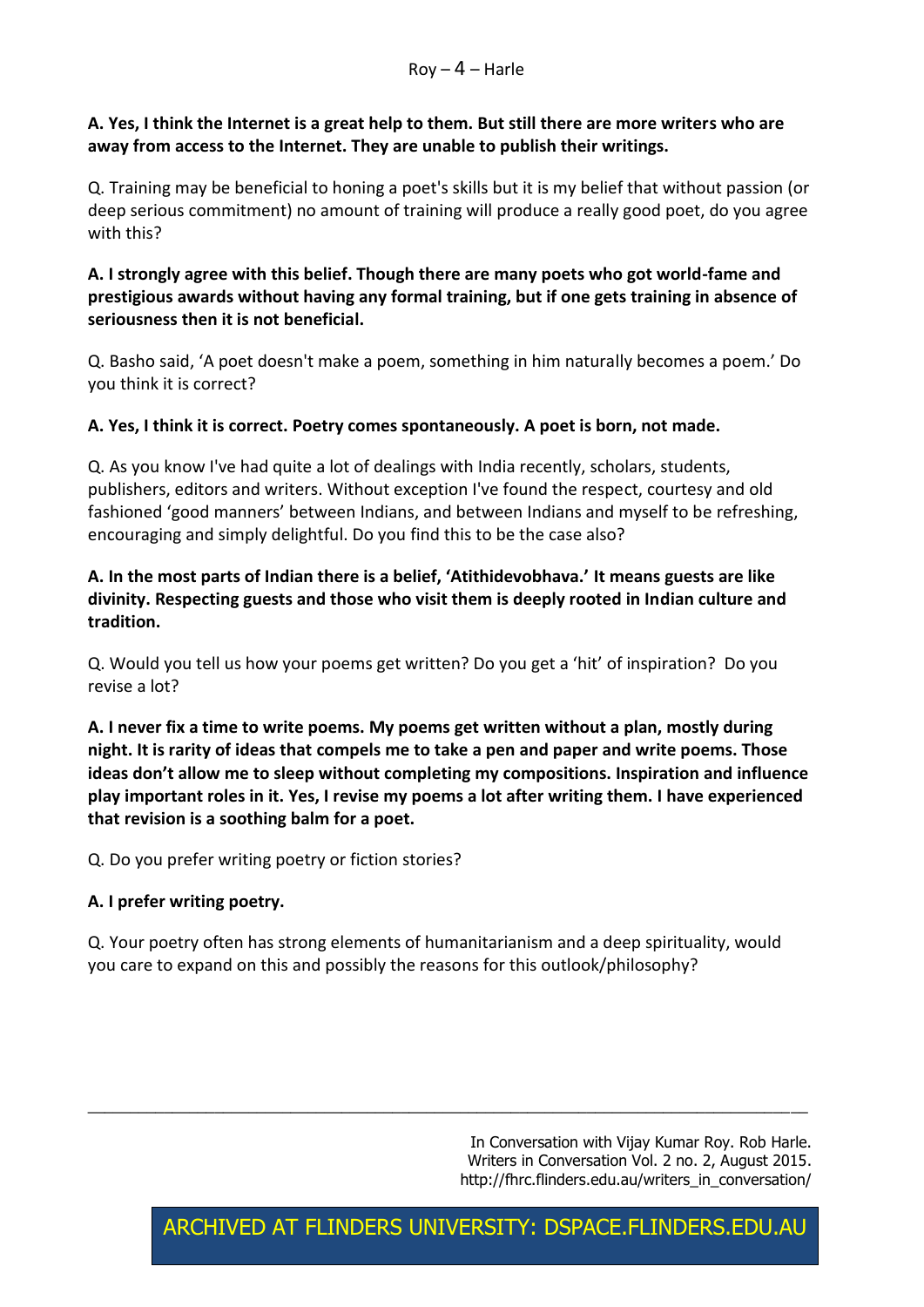#### **A. I can't escape from telling that the elements of my poetry are the part of my experiences of life. There are other elements also in my poetry, and I must expand beyond these elements in near future.**

Q. Indian literary scholars and academics such as yourself have a deep knowledge of all the great British writers such as Keats, Eliot, Shakespeare, Yeats, Dickens and Shelley. I don't hear much about the French masters such as Baudelaire or Rimbaud. How much do you attribute this to British colonialism in India?

**A. This is the fact that what we have today is the effect of colonialism, but after independence also the same interest or you can say Indians took more interest in British writers, and particularly in those who were influenced by India and Indian ethics. So the roots can be traced to British colonialism but hunger for knowledge is the fact in Indian context. French and Greek masters are also studied here along with American, African and some other writers but British writers are more in number.**

Q: I've noticed what I can only describe as a 'gentle tone' in much contemporary Indian poetry, much more so than in say American or Australian poetry. I find this especially so in your poetry. Would you care to comment about this?

#### **A. Human being is a spark of divinity. Nature is manifestation of God. A poet easily understands these two facts. Besides these, the effects of ethnicity and ethics shape the mind of a poet.**

Q. I think anthologies are a wonderful way to bring poets to the readers' attention, ones which they may not be familiar with. You are represented in numerous anthologies. Would you agree with this statement?

#### **A. Yes, surely. Anthologies offer poetry of several poets. Having one anthology helps the readers to learn poems of a number of poets for general as well as research purposes.**

Q. It is my personal belief that being authentic to oneself in an Existential sense is far more important than winning say a Pulitzer prize. 'Better to have no public, than to have no self.' Would you care to discuss this somewhat, anti-literary establishment view?

**A. It is true that when a writer is satisfied with his own work then only he can expect interest and attention of the readers towards his work. I believe that it is happiness arising out of a composition that is very close to supreme bliss, which is incomparable in human life. Winning prizes is a kind of encouragement to a writer. But it does not mean that those writers who are not honoured with a prize are not great writers. There are various writers who did not receive a prize but their works are best sellers and researchers take more interest in them.** 

 $\_$  , and the set of the set of the set of the set of the set of the set of the set of the set of the set of the set of the set of the set of the set of the set of the set of the set of the set of the set of the set of th

In Conversation with Vijay Kumar Roy. Rob Harle. Writers in Conversation Vol. 2 no. 2, August 2015. [http://fhrc.flinders.edu.au/writers\\_in\\_conversation/](http://fhrc.flinders.edu.au/writers_in_conversation/)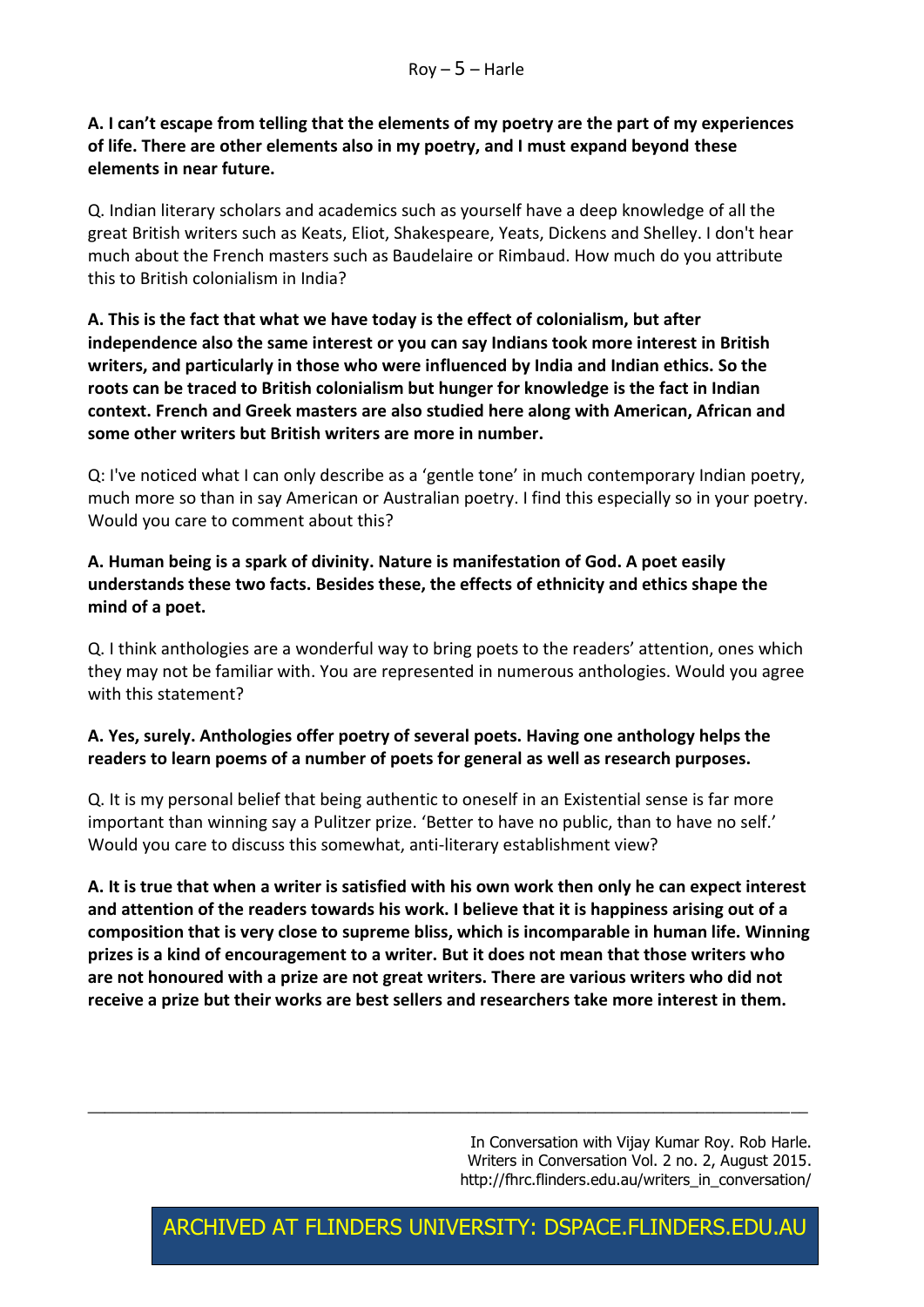Q. Charles Simic, one of my favourite poets said, 'Like our ancient ancestors who inhabited an animistic universe, the poet claims the interconnectedness and sentience of all things. This is what haunts: a world where magic is possible, where chance reigns, where metaphors have their supreme logic, where imagination is free and truthful.' Would you care to comment on this powerful insight of Simic's?

**A. I have asserted my similar views in previous questions. A poet is equally connected with natural and social phenomena. He believes in abstract and concrete both. Sometimes he 'dances with the daffodils' (Wordsworth) and sometimes for him 'A thing of beauty is a joy for ever' (Keats). He believes that 'Age cannot wither her, nor custom stale / Her infinite variety' (Shakespeare). He firmly believes that 'He prayeth best, who loveth best' (S.T. Coleridge). Finally he believes that 'This world of Imagination is the world of Eternity; it is a divine bosom into which we shall all go after the death of the Vegetated body' (Blake). Thus it is true to say that where sunlight is unable to reach, a poet's mind can reach easily.**

Q: Poetry and to a slightly lesser extent short stories seem to be experiencing a resurgence in this era of high speed living, hedonism, consumerism and excessive input of images and mediadriven messages. Why do you think this might be the case?

**A. This is the truth. There could be many other reasons also for resurgence. Poetry pleases our heart. It is a matter of heart; it requires seriousness. People don't want to be serious for poetry. These days a number of other sources are available for enjoyment on television and the Internet without seriousness. They have brought changes in people's hobbies. Decrease in reading habit is one of them. Materialistic outlook is responsible for all these changes at large.** 

Q. Contrary to this apparent resurgence it seems there are not many young poets (under 20 years) writing. As an educator do you find this the situation in India? If I am correct do you think it is because academic programs are now being tailored more and more to 'buck making' instantly after graduation, not as in the past where knowledge and cultural improvement was seen as a desirable end in itself?

**A. Yes, their number is less but there are young poets. This is the age that makes one a poet, full of imagination, great dreams and vitality. But they lack support and encouragement from the established poets. There is lack of contact and confidence in them to come on the stage and in magazines and journals. In that age group the choice of their future profession, stiff competition and hard labour in that direction distract them from poetry. It is difficult to talk about cultural improvement and moral sensitivity in these days. If we talk about ancient education system in Indian context then higher education was meant for salvation; it was meant not for this world, but for another world. Time has changed meaning of everything. Traditional education is overlooked due to rise of professional education, which is meant to** 

 $\_$  , and the set of the set of the set of the set of the set of the set of the set of the set of the set of the set of the set of the set of the set of the set of the set of the set of the set of the set of the set of th

In Conversation with Vijay Kumar Roy. Rob Harle. Writers in Conversation Vol. 2 no. 2, August 2015. [http://fhrc.flinders.edu.au/writers\\_in\\_conversation/](http://fhrc.flinders.edu.au/writers_in_conversation/)